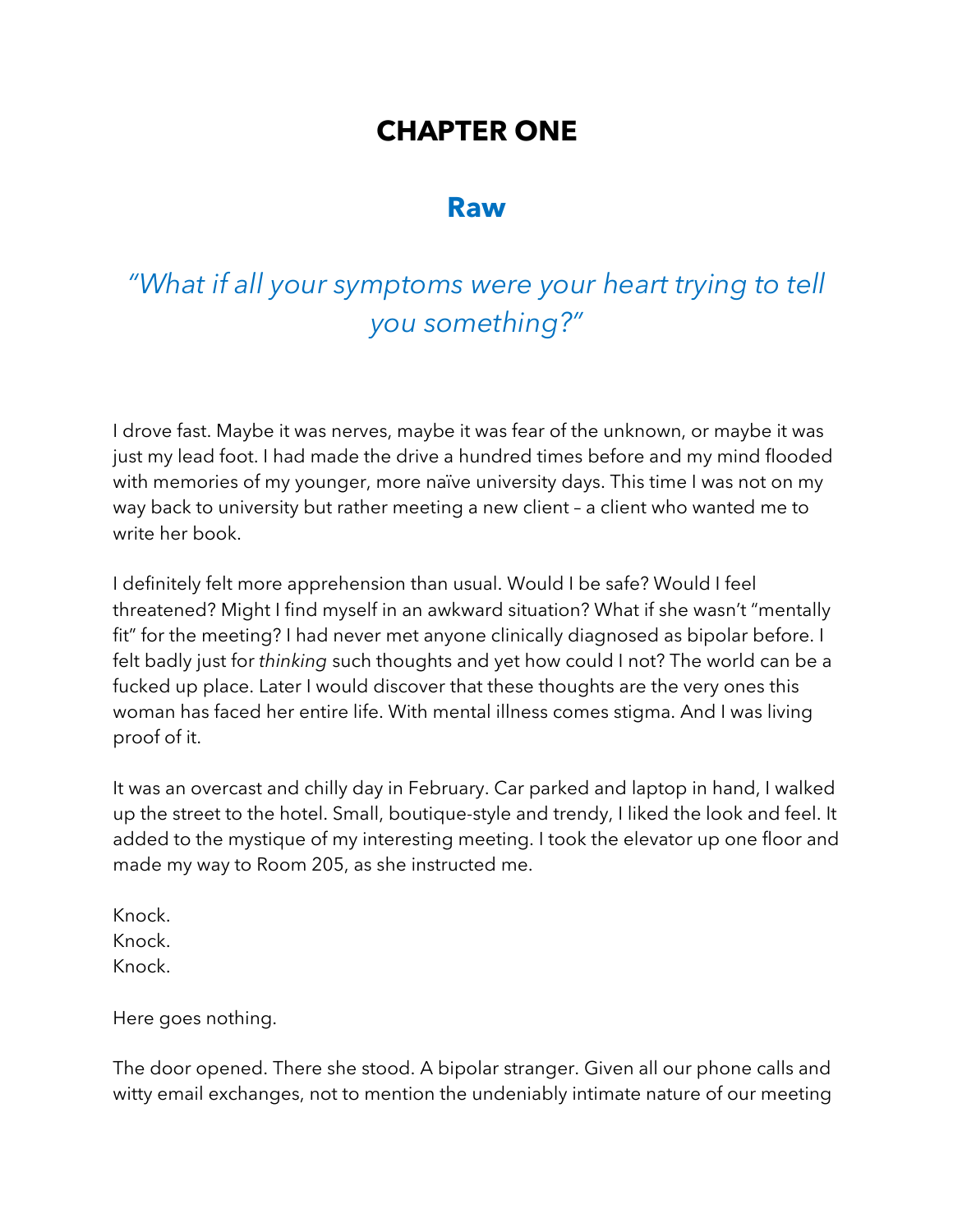inside a hotel room, a handshake didn't quite feel right. She must have read my mind because she prompted our embrace before I even had a chance. Almost immediately afterward she said, "I'm sorry, my meds haven't quite kicked in yet so I'm a bit of a mess."

The tone of the meeting was set.

A little taken aback, I couldn't help but wonder what exactly that felt like – the necessity to take a pill in order *not* to feel a mess. She didn't seem a mess to me at all. Her long blonde hair draped over her shoulders and down her back. Comfortably dressed with a natural beauty about her, I could tell she had great style.

She ushered me inside and we spoke about how quaint and beautiful the hotel room was with its cute chandelier, deep soaker tub, king sized bed, table and chairs, and comfortable arm chair where she spent the bulk of our meeting huddled up with her knees to her chest. I wasn't sure how exactly we would begin, but it just happened.

The words poured out of her mouth.

Effortless. Natural. Raw.

- - - -

*"The truth is rarely pure and never simple."* - - Oscar Wilde

From the moment I could think for myself, I knew something was wrong with me. Behind closed doors, I had many odd actions and behaviors. If I had been able to communicate those in some way from a young age, the people around me would have figured it out a lot sooner. Instead, I hid those details. Internalized them. And became an expert user of coping mechanisms to hide my differences.

When I think back upon my high school years, my mind floods with fond memories of amazing teachers. I was fortunate to have made meaningful connections with a few,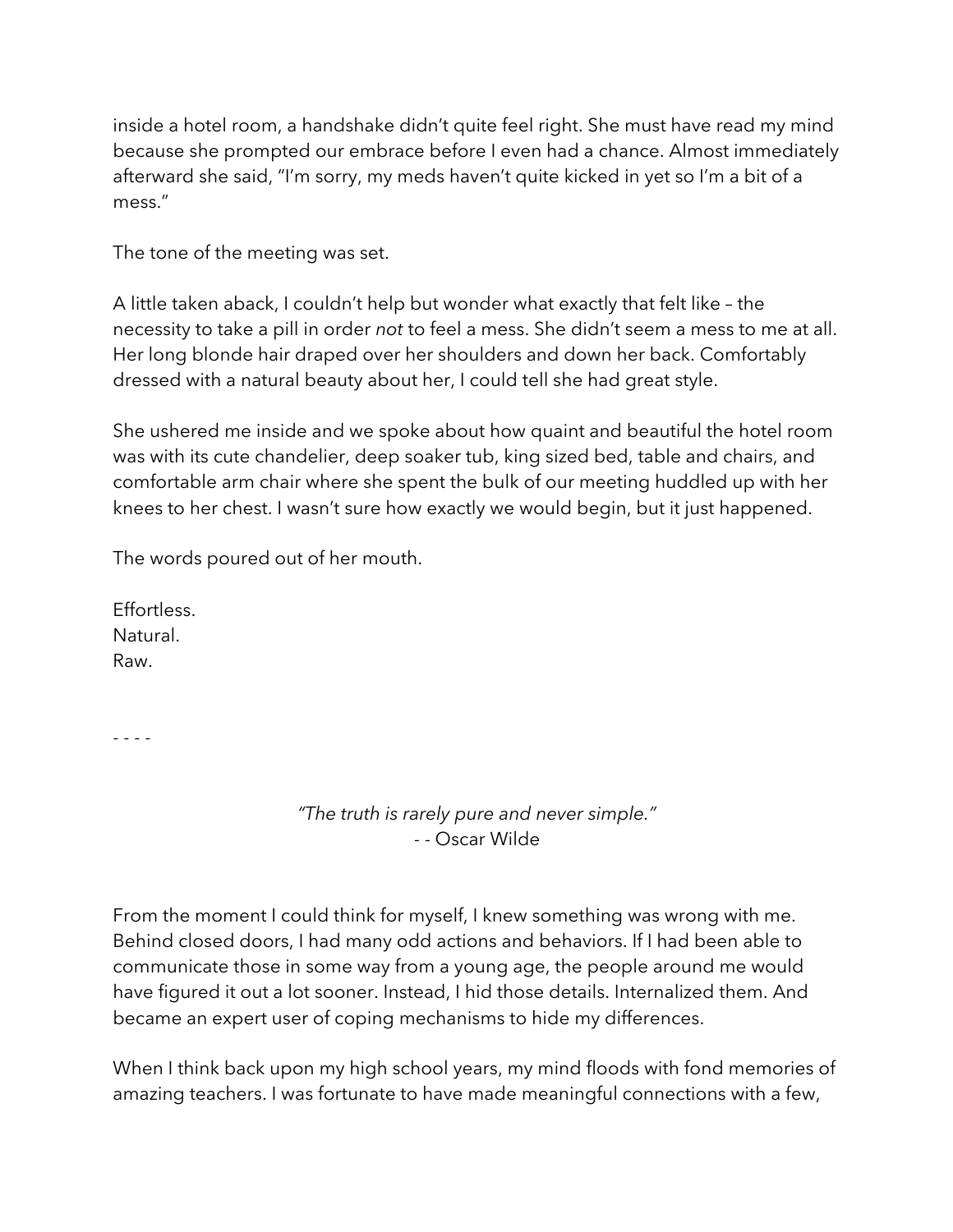particularly in grades 4, 6 and 7 in elementary school and a handful of others throughout high school. They were powerful people in my life who I kept in touch with for years after. Unfortunately, as my mental illness progressed, I began to distance myself for fear of them seeing a terrible side of me. When I think of this today, I feel awful and I live in regret, not only for the impression I must have made but also for the fact that I lost some of the most impactful people I've ever met.

In high school, I also had truly wonderful friends but the sad reality is today I don't know a single one of them. You see, by the time I reached adolescence, I did not yet have a diagnosis but I *did* recognize the fact that there were different sides of me. Like the cycles of the oceanic tides, I would experience perpetual psychological and physiological sequences. Every so often I would feel changes begin to take place deep within me and I would know it was the start of a new cycle. Aware of the fact that I could not suppress nor control these changes, I had no choice.

It was fight or flight.

Sometimes I chose to alienate myself from the group. Other times, I put myself in a position to be bullied so I could be intentionally shunned by those around me. Even worse, at other times *I* became the bully. Difficult, sad, shameful…this was the only form of defense I knew. My cycles were perpetual in more ways than one because after I ended one friendship, I'd move on to the next, finding people to accept me for whatever my symptoms were at the time. Then the moment I felt another side of me pushing its way to the surface, again I would extricate myself socially. Over. And over. And over.

Until the age of 22.

It was winter. Cold and dark. Hard as I try to think back upon the day that marked the start of my healing journey, a hazy-like dream is as far as my memory takes me. It's as though it were a reverie of my subconscious, leaving me only with flash images and fragmented pieces. I cannot even tell you what I was doing just before the moment struck when I knew I had to take myself to the hospital.

Sometimes the right thing and the hardest thing are the same thing. Driving to the hospital that night was one of the hardest things I've ever had to do, but I knew with every fiber of my being it was also the right thing.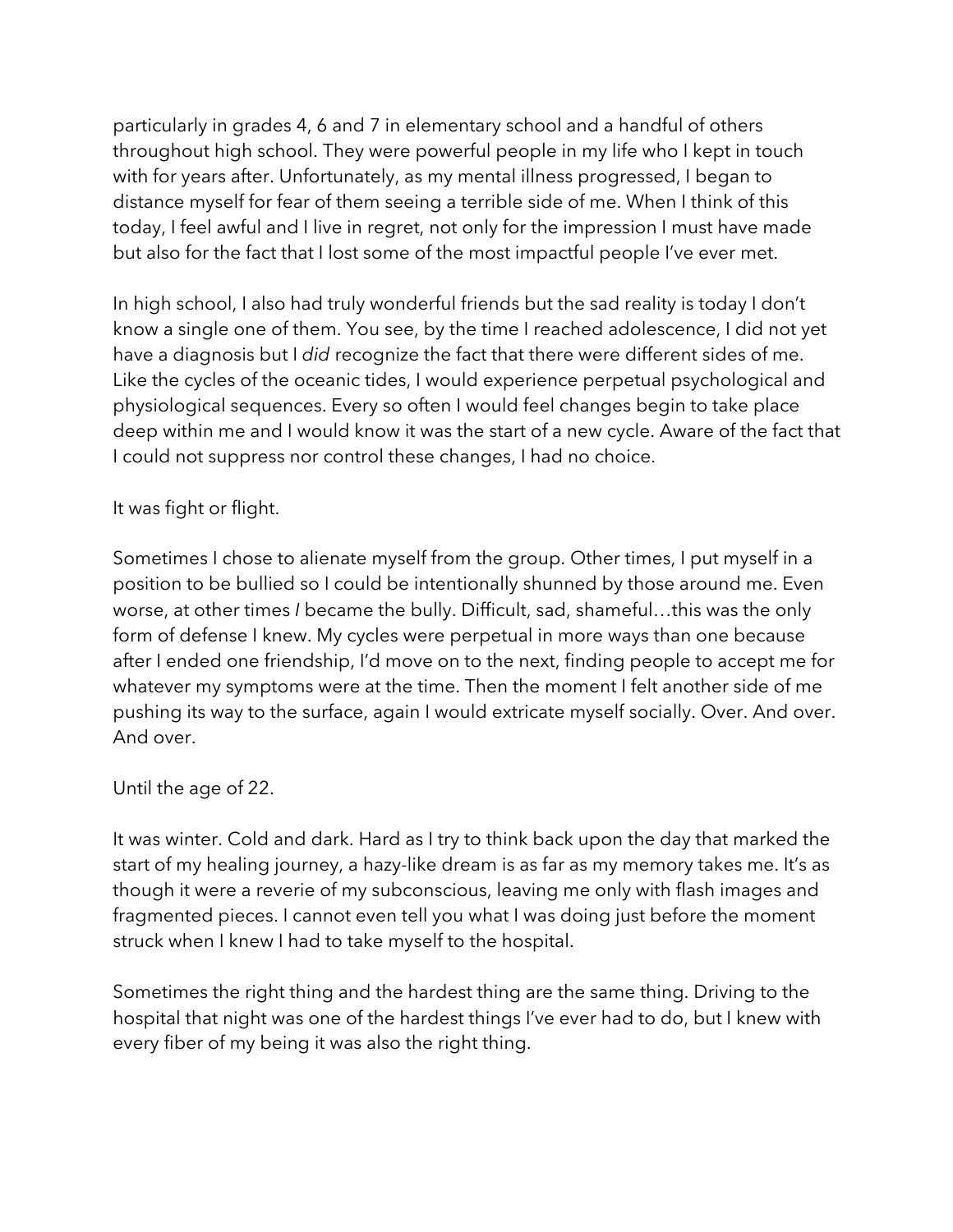Something began to brew and boil deep within me. It was something out of a horror movie – utterly indescribable. While I couldn't define it, I knew I needed professional help. Fast. I have no idea *how* I knew that. Raw instinct, I suppose.

I drove my black truck (the one I really couldn't afford but that I'd purchased in one of my manic states, before I ever knew what a manic state was). As I swiftly pulled into a convenient parking spot, I saw the sign "1-hour only". I remember thinking, *I'll definitely be towed.* Not a single part of me cared. The hospital was old and has since been torn down. Today, if you were to speak with anyone who stayed inside that psychiatric ward, they'd tell you it reminded them of a scene from *One Flew Over the Cuckoo's Nest* or *Girl Interrupted*. "The psych ward", as everyone called it, was not representative of how we do things now. It was set up in a way that reflected the general public's view towards people like me in the early 2000s – you know, for "the crazies". Today, these areas of any given hospital are for "the mentally ill". There is an important distinction to be made between the two.

In the triage, I cannot recall precisely what I told the intake nurse except that I made it clear the urgency of my need to speak with someone. This is what put me in front of a woman I will never forget. Her name was Lorraine and she was the crisis nurse on staff that night. I didn't even know there was such a thing as a crisis nurse at that time (most people didn't). When the intake staff told me this is who I would meet with, it all felt so foreign. For so long, I thought I was the only one who felt this way, and now the presence of a crisis nurse on staff proved I wasn't. I was no longer alone, and at the same time, I also wasn't aware. If I had been, perhaps I would have sought help sooner. Lorraine and I sat together in a little room where she introduced herself and asked me, quite frankly, "What's going on?". Her kind, nonjudgmental and compassionate demeanor made me feel comfortable and safe. The words spewed out of my lips.

After a little while, Nurse Lorraine left the room and returned with a male doctor who held a bright yellow piece of paper. I was about to be "formed". This is when a patient signs away their rights to leave the hospital and is only permitted to do so upon the dismissal of a doctor. I signed…I knew I had to be there. And yet, I didn't *want* to be there. No one *wants* to be the person in the psych ward. Life doesn't always go our way though, does it?

> *"What others think about you is none of your business."* - - Jack Canfield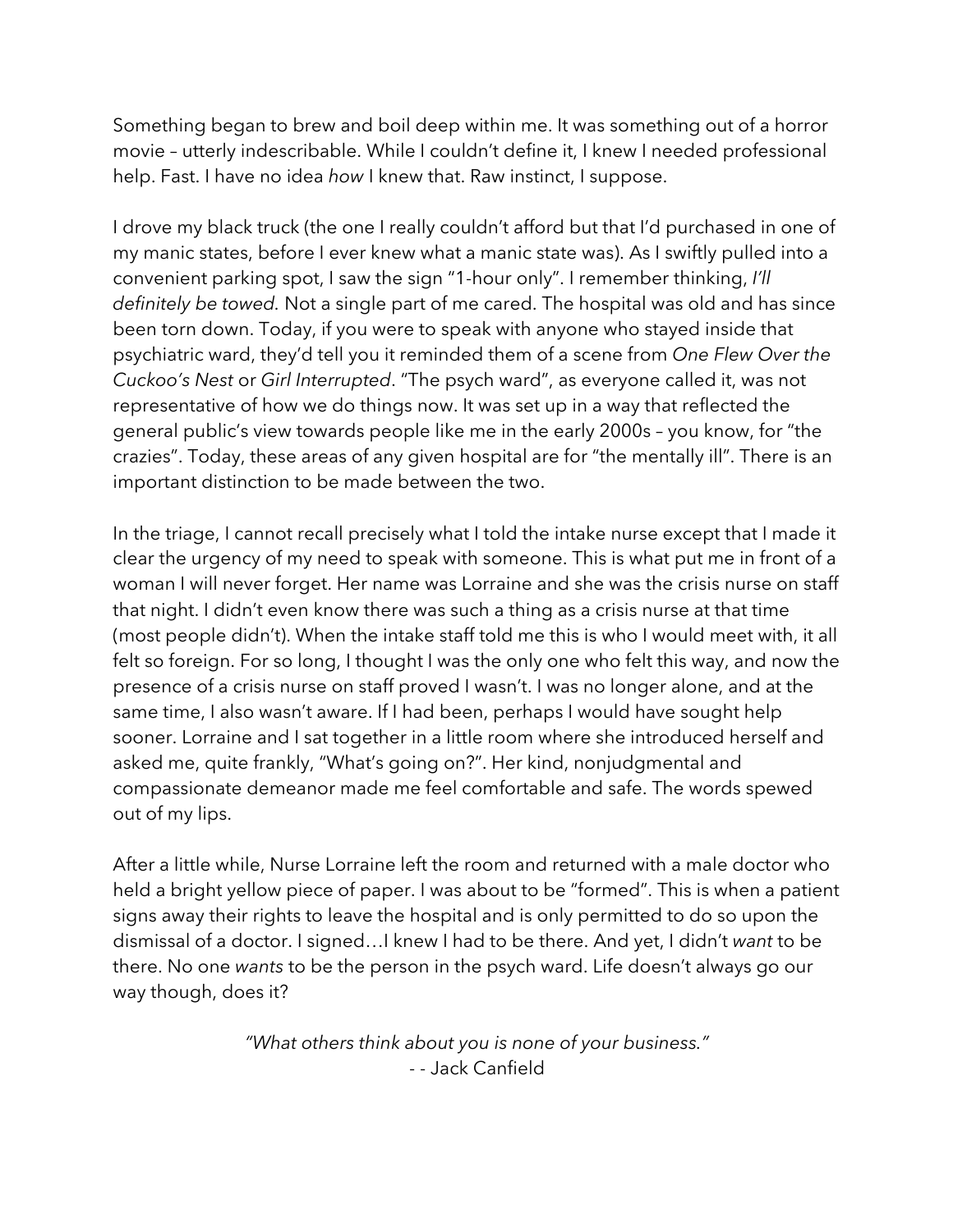Before long, Lorraine guided me upstairs, gave me a sandwich to eat and wished me well as she handed me off to the psychiatric ward nurse on the third floor. From here, I was assigned to a dedicated area with five beds, one of which would be mine. The other four were already occupied. Beside me, was an old and very quiet woman whose presence I barely noticed. Across the room in the corner was another middleaged woman. Beside her was an old, crotchety lady with tightly curled grey hair and a miserable expression on her face, and then directly across from me was an overweight woman who looked disheveled and devoid of any form of personal hygiene. I tried to pass no judgment (can't say I fully succeeded) since I could recall many a depressive state where so much as a shower felt like climbing a mountain. Over the course of my one-month stay at the hospital, she constantly farted and I couldn't help but giggle even though I knew it was entirely inappropriate.

Once a day, a nurse would speak with us each individually. There was Lily, sweet and loving, with enormous breasts who one time embraced me (even though this was not permitted by staff members) and I burst into tears in her arms. This one, seemingly simple, hug shook me to my very core because it came at a time when I felt as though my life couldn't possibly become any more horrible than it already was. Her gesture meant the world to me, and as a matter of fact, about 13 years later Lily became my daughter's nurse which gave me the opportunity to properly thank her for what she did.

Nurse Shirley also circulated the floor, a wonderful woman who just so happened to be a nurse in the maternity ward two years prior when I had my daughter. It was Shirley's lovable, caring and heartwarming personality that made her so special. One thing I've undoubtedly learned over time is that you can forget people's names, or what they were wearing, sometimes even what they look like, but you'll never forget how they made you feel. She always made me feel like I was going to be okay. No matter what each new day brought, she gave me that gift of hope.

The same way you always remember the people who made you feel good, you too remember those who put you down. Another nurse in the ward, Betty, was devoid of any kind of compassion and always had a chip on her shoulder. When she would find me sneaking to the men's side of the ward, she would embarrassingly call out to me, offending me and questioning the presence of a boyfriend in my life. I felt such shame. Because she was right. At the same time, I had absolutely no control over my impulses at the time. As a nurse who was supposed to be caring for me, I don't believe shaming was in the job description. I live in hope that in this critical profession, there are far more Loving Lilys than Bitchy Bettys.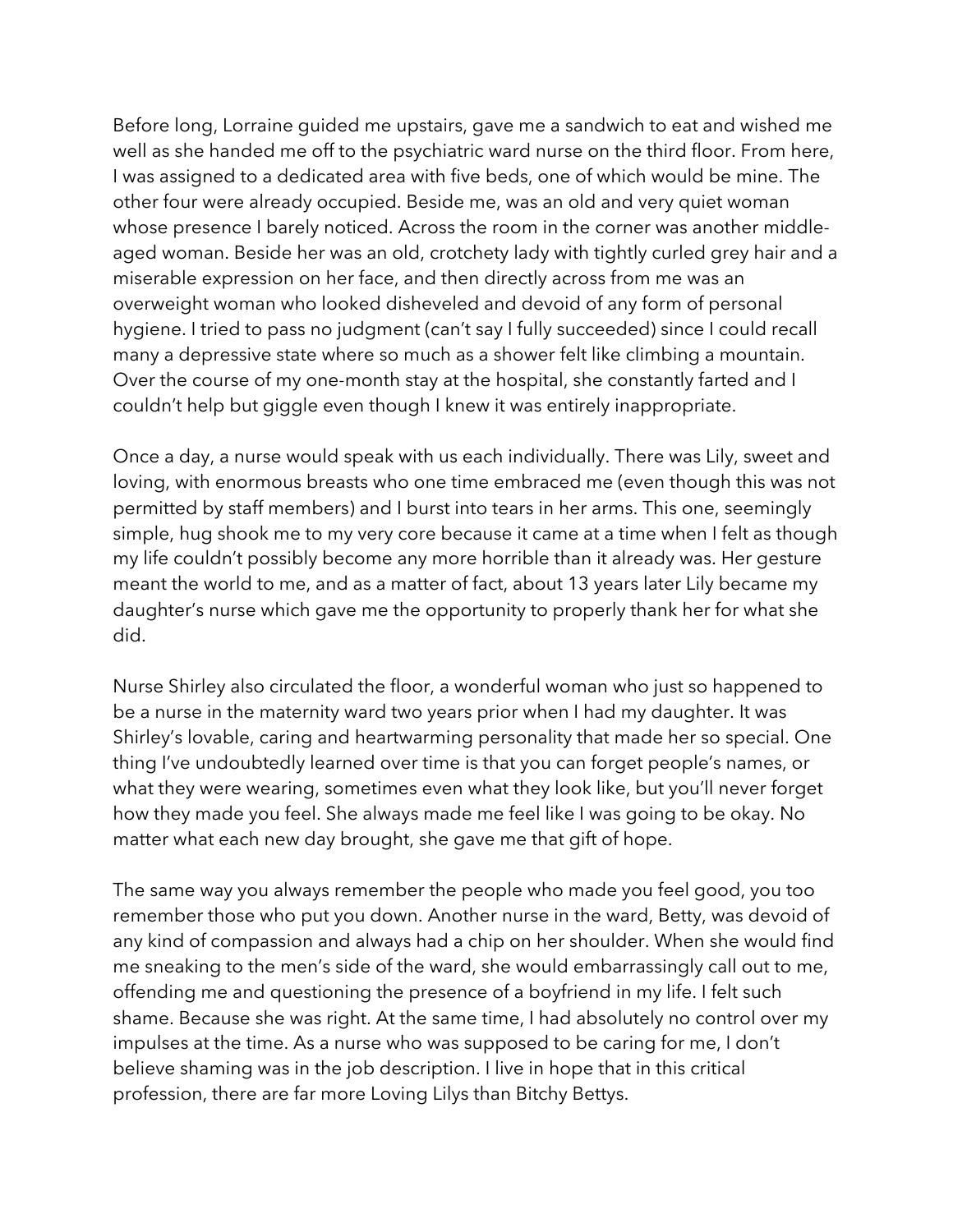In the ward, I was assigned a doctor – the doctor who saved my life. The doctor who saved me from myself. Until quite recently when he altered his career role, this man remained my doctor for 15 years. Right from the start, we bonded quickly and I had a deep level of respect for him. I used to joke about the fact that when it came to my psychological cycles, he was more of a psychic and less of a doctor. It never ceased to amaze me how he predicted my current and future states to such a high level of accuracy. During my stay in the hospital, he gave me much of his time and provided me with advice, feedback and recommendations that I still carry with me to this day.

Despite the fact that I was in the care of great professionals, my hospital experience was anything but a positive memory. At first, it was scary and lonely – and yet, I felt weirdly comfortable being there. Fear was not a foreign sentiment to me but here it felt different. I was afraid, mostly of the other patients. Everyone looked "different" and no one was "normal" like me.

At each scheduled smoke break, one lady would frivolously pick up all the old, used cigarette butts outside on the ground, stuff them in her pockets and bring them inside. Another man was admitted after he was found handing out mittens to strippers outside the local club in town. One afternoon, a lady who was known to wander the halls sputtering odd and disturbing remarks, came walking hastily towards me with her arms stretched out straight in front of her, hands in an open circle formation as she reached for my throat muttering over and over again, "You killed him…you killed him…". I was frightened for my life, and yet I was also willing to do whatever it took to defend myself if it came to that. In a split second of time, my mind raced. *In this ward, there's no way anyone would get to me fast enough if this lady got her hands on me unnoticed.* Sure, there were cameras, but they weren't watching every second. It was a glitch in the system and I knew it.

Lucky for me, it wasn't my ending. A nurse came around the corner in the nick of time to pull the woman away from me and back to her bed. I was so terrified – didn't know where to go or what to do. I remember thinking: *What am I doing in this place? Who are these people? I don't belong here*. At the same time, I knew without a doubt that I did, in fact, belong there. I was exactly where I was supposed to be and yet my thoughts were constantly contradicting one another.

*"Mental illness and addiction are some of the easiest things to have an opinion about, but some of the hardest things in the world to go through."*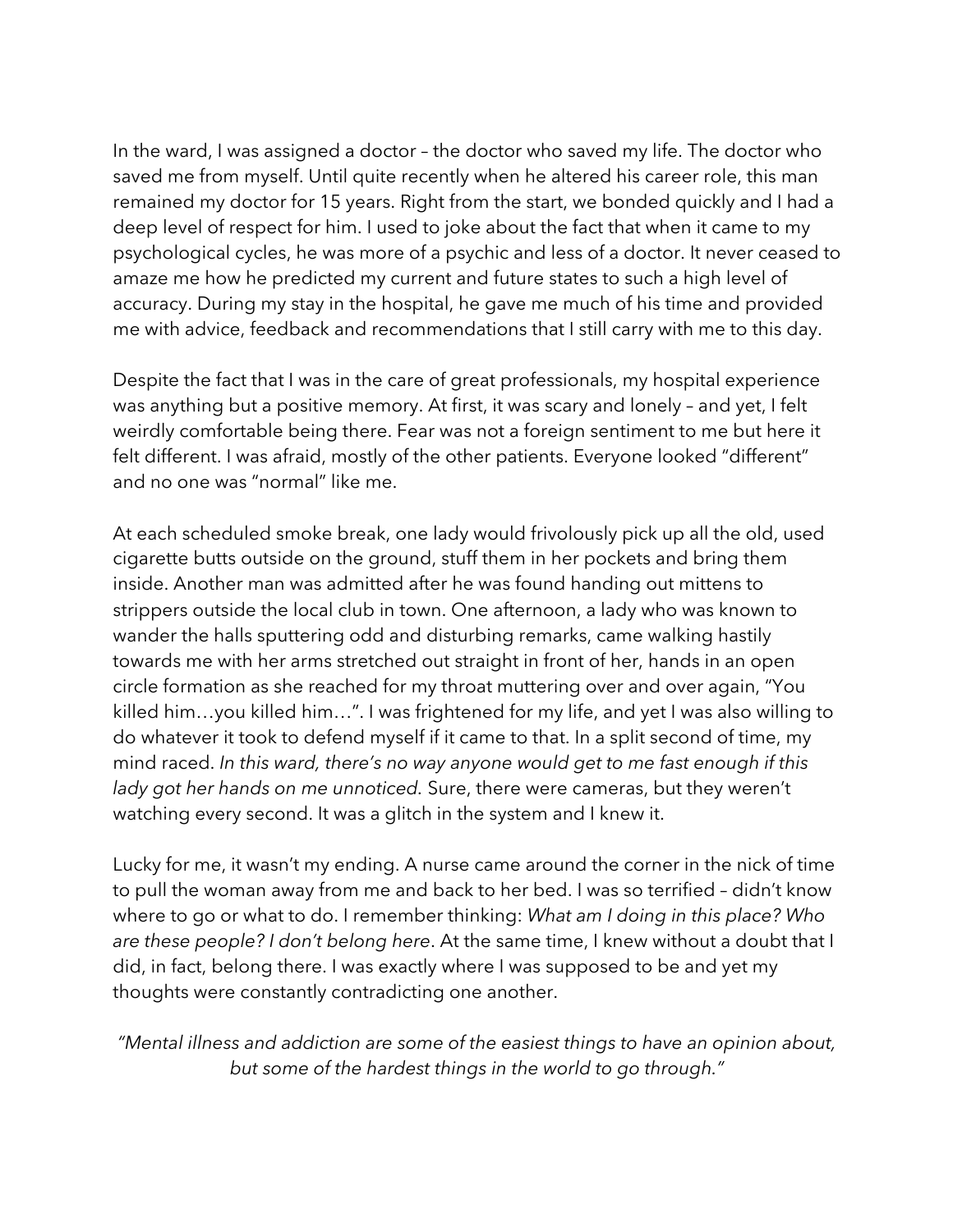The common room consisted of two rows of long cafeteria-style tables. The shelf on the back wall had old board games, word searches and donated books. Each hour of the day was scheduled from the morning wake-up call, to meals and snacks, to designated activities and lights-out at night. I'd like to say I missed my family. My daughter, my partner, my mother and father… The truth is, I didn't. I didn't miss anyone. It was a combination of embarrassment and emotional shutdown. My loneliness was palpable and yet I didn't find myself thinking of anyone from my outside life.

I did, however, always enjoy my visitors' company. Thank goodness for them. While I had an extensive support network around me, there were two visitors who I especially cherished: my Grandma and Grandpa. Grandma is the woman I aspire to be. Loving, sweet and selfless from head to toe, Grandma is the kind of lady everyone adores. When it came to me, she showed her love through food. There were a few of her recipes that somehow always made me feel better (that's the true definition of a comfort food). Grandma's secret ingredient was love, sprinkled with her God-given gift to care for others. Even though the hospital had strict rules on outside food, she took it upon herself to talk sternly with management in order to grant me permission to eat whatever she brought me each day. This was so unlike my Grandma – the woman who never raised her voice, started an argument or caused a scene, and yet for me, she raised havoc to make sure I received her food each day.

While Grandma's concern was for my physical health, Grandpa's worry lied with my mental and emotional wellbeing. Grandpa was a pastor and used to minister to patients at the hospital. He had his own entrance pass, which made it easy for him to stop by unannounced. Beyond my hospital stay, he did this at my home throughout my life.

Sometimes he'd show up with a poem he'd read that morning which he thought I'd take comfort in. Other times he'd come with a printed prayer or a picture to help me in whatever my current state was that day. He would always talk to me about it and share the reasons why he believed it was relevant and important. And some days he'd arrive at my doorstep and simply say, "Get dressed, we're going to have our favorite clam chowder!" I can't recall exactly what I did but one day I said something or acted in some harsh way that made him believe I didn't want him to do this anymore. And then just like that, it stopped. No more surprise visits or unannounced appearances. At the time, I felt thankful he wasn't showing up because that meant I could just be in my dark hole on my own, but as I look back, my heart aches because I now see how special and meaningful his gestures were. I took it for granted and now I'd give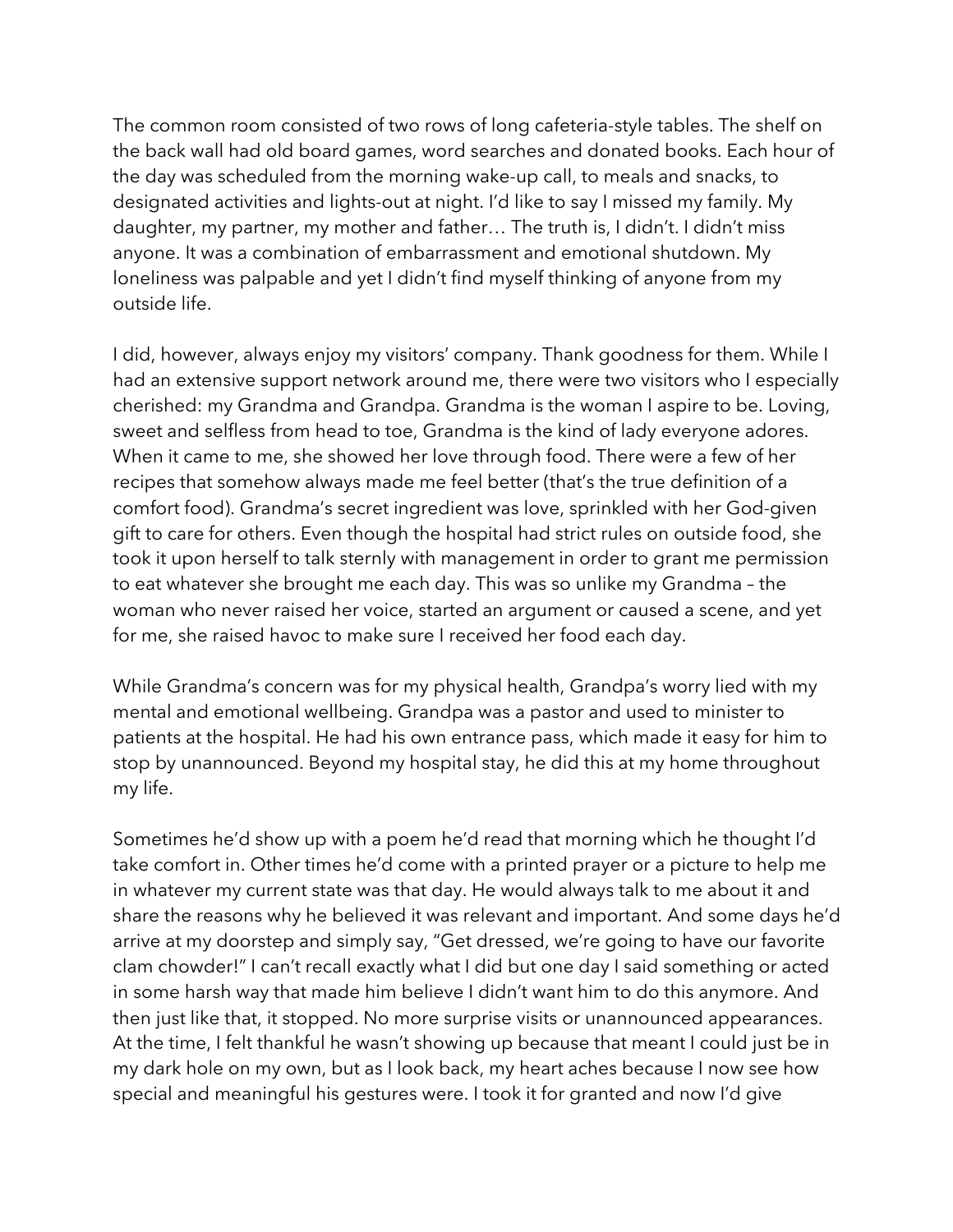anything to have those moments back. How I wish I could sit on my front porch and wait for him.

During this period of my life in the hospital, I felt not an ounce of happiness. But when Grandpa's head poked around the corner to greet me in that gloomy ward, my body instantly relaxed as it flooded with feelings of comfort, relief and security. Grandpa was everything good. For as long as I can remember, we had a personal connection as pure as they come. He always said the right thing. From his poems and spiritual stories, to his profound guidance and advice, any ounce of wisdom I have today comes from what he's told me. I miss him.

With the perfect mix of nurses, doctors and special visitors, my healing journey took flight. Just over one month later, my official diagnosis was determined.

Bipolar.

Four weeks after my admittance into the ward, it was clear that the medication was working, my blood levels were healthy, I felt good and it was time to go home. What an incredible feeling – while it lasted, that is. Unfortunately, none of us had the slightest idea what was lurking around the corner for me.

I am eternally grateful for the people who cared for me in that hospital. If it had been any other combination of individuals, I cannot say I would have gone down the same healing path. Would I be who I am today? How would my life differ if the nurses and doctors weren't who they were that month?

Even though today, I suffer long and short-term memory loss as a result of the 12 pills I am required to take on a daily basis to "stay sane", one recollection rings loud and clear in my mind. I have never, and will never, forget it: that pulsing, relentless feeling that I was going to be something big. This memory precedes my diagnosis by 15 years. I was just a child in my room, playing "The Oprah Winfrey Show". I would line up chairs and create a set. Oprah was always interviewing me for something huge I had accomplished – something that changed the world in some way. I still want this. My dream is the same, even today – except Oprah went ahead and ended her television show so I suppose it will have to be a personal interview.

I wish to be a voice for mental illness. I would certainly need a heck of a lot of Lorazepam (a benzodiazepine medication used to treat anxiety disorders) to speak in front of a large crowd…perhaps that's why the book dream always prevailed. Now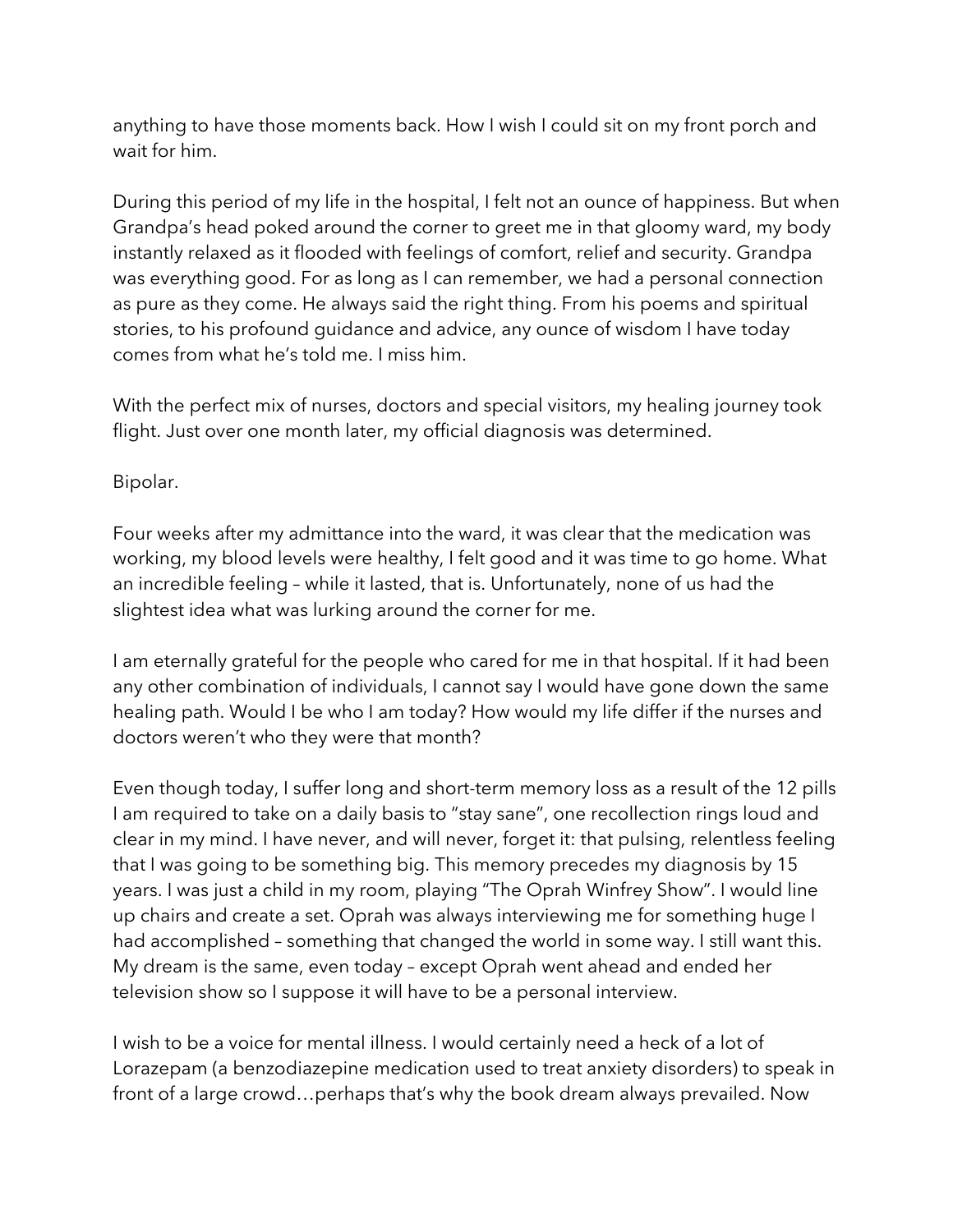that it's out in the world, who knows where it will lead me. Dreams do come true sometimes, don't they? Why not mine?

Long ago, when I first had the feeling that I would become something big it wasn't associated with any form of doubt. This is because even if it was a high, I had no idea. I was completely unaware of my unusual mind. I hadn't the faintest clue why I was feeling what I was feeling, which also meant I was free to enjoy it. The unfortunate reality of a mental illness diagnosis, however (and particularly bipolarism), is that thereafter any grand thought or confident enthusiasm is instantly followed by doubt. It could be something as "normal" as the urge to repaint your bathroom or replace a piece of artwork, and it could be as large as dying your hair or starting a business. Whatever it is, you find yourself questioning the validity of it. The doubt doesn't always come from you, either. Even sadder, sometimes it spews out of the mouths of those you love the most.

*'Are you feeling okay?' 'Did you take your medication today?' 'Are you in one of your manic states?'*

If you are an Oprah Winfrey fan then you are likely familiar with the childhood story she has shared about watching her grandmother hang clothes on a clothesline when she says, 'you have to watch me Oprah Gail because one day you'll have to do this for yourself'. In that very still moment as she stood and watched her grandmother pull each clothespin from her mouth and hang every item on the line, Oprah says she knew inside of her this would not be her life. She didn't know *how* she knew it. Perhaps that "thing" we all have, instinct or intuition. But because Oprah, at the young age of just four or five, sensed this and connected to it so deeply, she was able to hold onto it for the longest of times. No matter what, she knew there was something bigger and greater for her.

I had that very same feeling. Sounds crazy, right? Is that because I am bipolar?

It didn't sound crazy when Oprah said it…or Lady Gaga…or Will Smith…or Jennifer Lopez, who states that she always knew she would later become "J Lo".

- - - -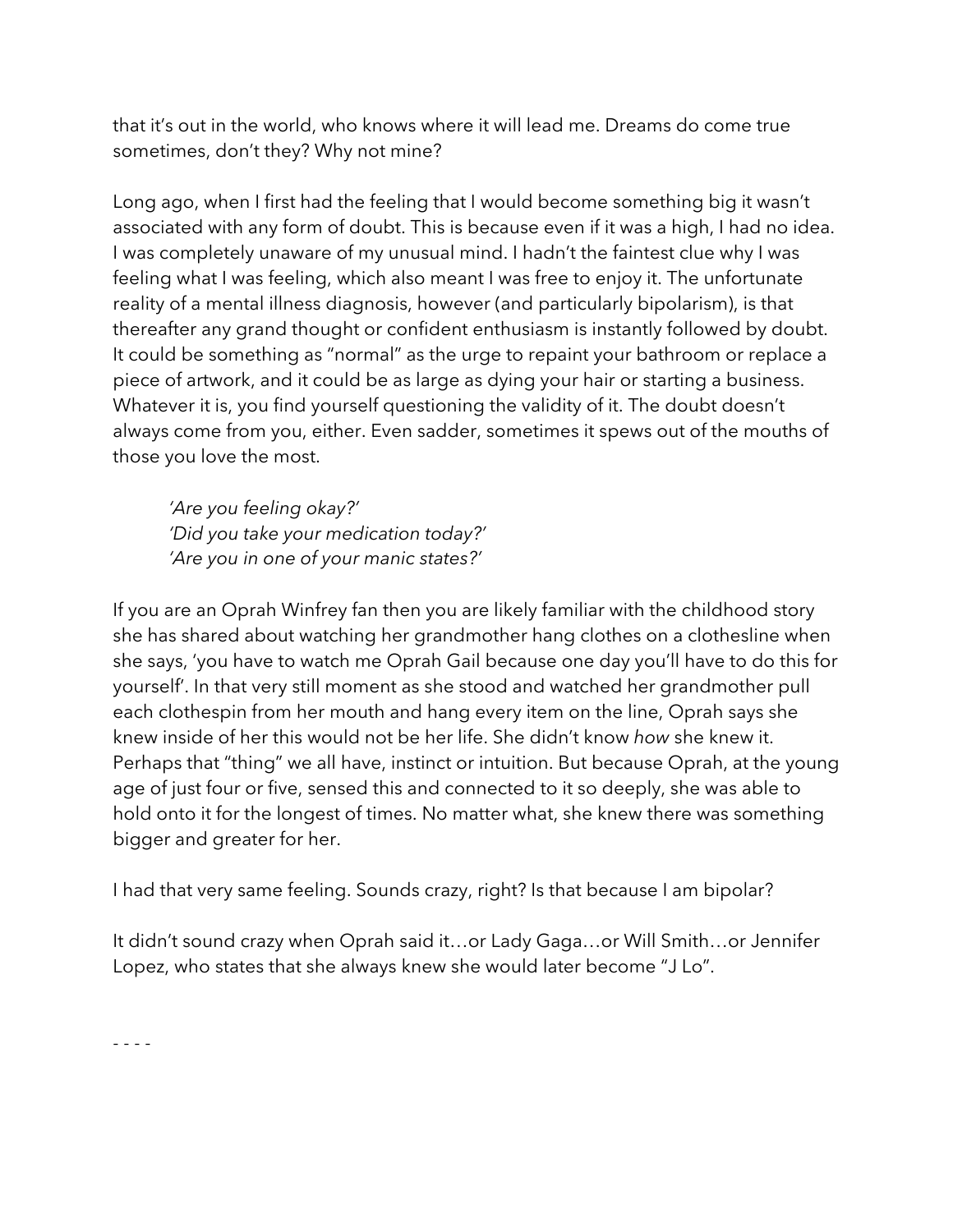As I listened to this interesting and intelligent stranger tell me her story, my mind flashed with memories of myself as a child dreaming of my own fame on a Broadway stage. I couldn't help but wonder, do we all have this innate feeling of becoming "something big" as young children? And if we do, where does it go? What is the commonality among us all when we are so young? Is it the purity of a youthful mind that is not yet clouded by years of built up noise, information, knowledge, experiences bad and good, outside fears, social stigmas, worries…? Is ignorance really bliss?

Maybe we are so pure as young people on this earth that our minds have the ability to think bigger, without fear and doubt. We don't yet have the "sense" to say to ourselves, "Oh stop it. That's nuts." Since when did we start squashing our dreams and throwing away that raw belief in ourselves, and calling it "sense"?

- - - -

#### **RECIPE #1 Live with your mental variation**

#### **Ingredients**

2 cups of acceptance 1 ¼ cups of acknowledgement ¾ cup of inspiration 1 cup of willingness 4 tablespoons of trust

#### **Instructions**

- 1. Accept your diagnosis. It is there. You may feel it has hindered you, or you may credit it with your life. No matter what your perspective, it is something you live with each day.
- 2. Acknowledge the fact that your diagnosis does not define you. It is not *who you are* but rather *something you have* – something that makes you a little out of the ordinary.
- 3. Let yourself be inspired. The next time you have a powerful thought, do not immediately dismiss it as a product of your mental variation. Instead, embrace it. Sit with it. Be still with it. Let those inspiring thoughts take you on a journey of exploration. Go slowly and take notes on your behavior. Have someone who